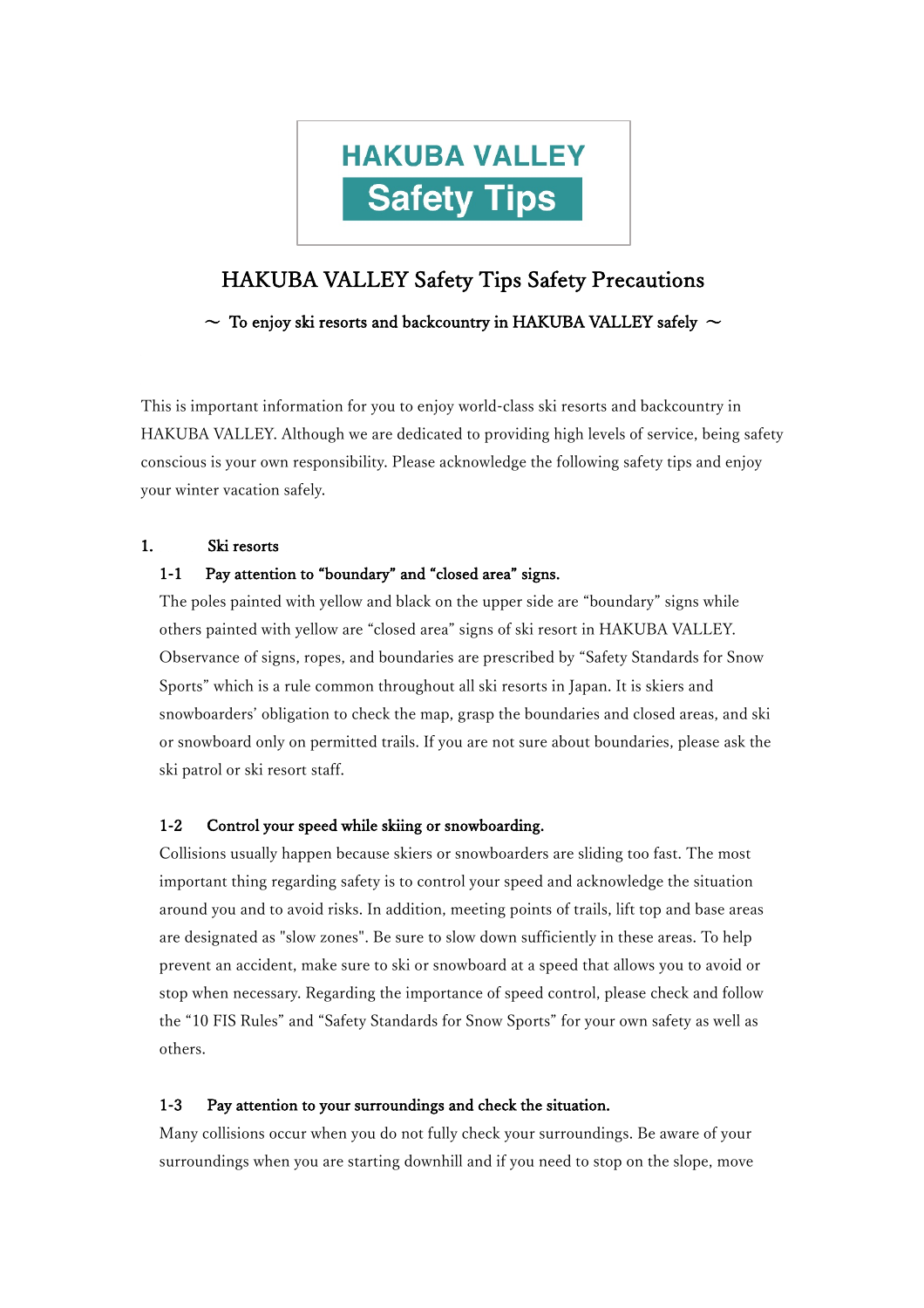aside and do not stop where you obstruct a trail, or are not visible from above. Also, if you notice children or families skiing, please slow down and allow them to go first.

#### 1-4 Leashes are mandatory for snowboards.

Leashes prevent the board from accidentally sliding downhill and crashing into people or objects. The owner of the snowboard will be charged compensation damages for any incidents involving the runaway snowboards. Sitting on the snowboard and riding it like a sled or toboggan is also prohibited.

#### 1-5 Wearing a helmet is highly recommended.

Wearing a helmet has been proven to reduce serious head injuries. The latest models have become more comfortable, lightweight, breathable, and customizable. It is highly recommended to wear a helmet especially for children as well as skiers and snowboarders enjoying the terrain park.

#### 1-6 Ski with friends in deep powder.

Death caused by suffocation happens in areas of deep snow every year. As for tree runs with deep powder, there are also accidents caused by multiple reasons including tree collisions. Please bear in mind that it is safer to ski or snowboard with someone when you go for powder or tree runs. A rescue whistle can be useful in an emergency.

# 1-7 Ski resorts are off limit outside operating hours.

The slopes and courses are dangerous due to snow grooming and snow removal work after operating hours. Camping outside of the designated area is also prohibited.

# 1-8 Violating rules at the ski resort will result in suspension of your lift ticket and you will be asked to leave the resort.

Guests in the ski resort are obliged to present lift tickets if requested by ski patrol or lift staff. Any skiers or snowboarders who violate rules will immediately have their lift ticket suspended and be asked to leave the resort.

# 1-9 Contact ski resort staff in an emergency.

Please contact ski resort staff or ski patrol as soon as possible when an emergency occurs. There is an emergency telephone number in every ski resort. You can find the telephone number at the ticket office or on the website of each ski resort.

# 1-10 Check the Rules and Regulations of ski resorts for further information.

Guests at ski resorts are subject to the terms and conditions set by each ski resort. In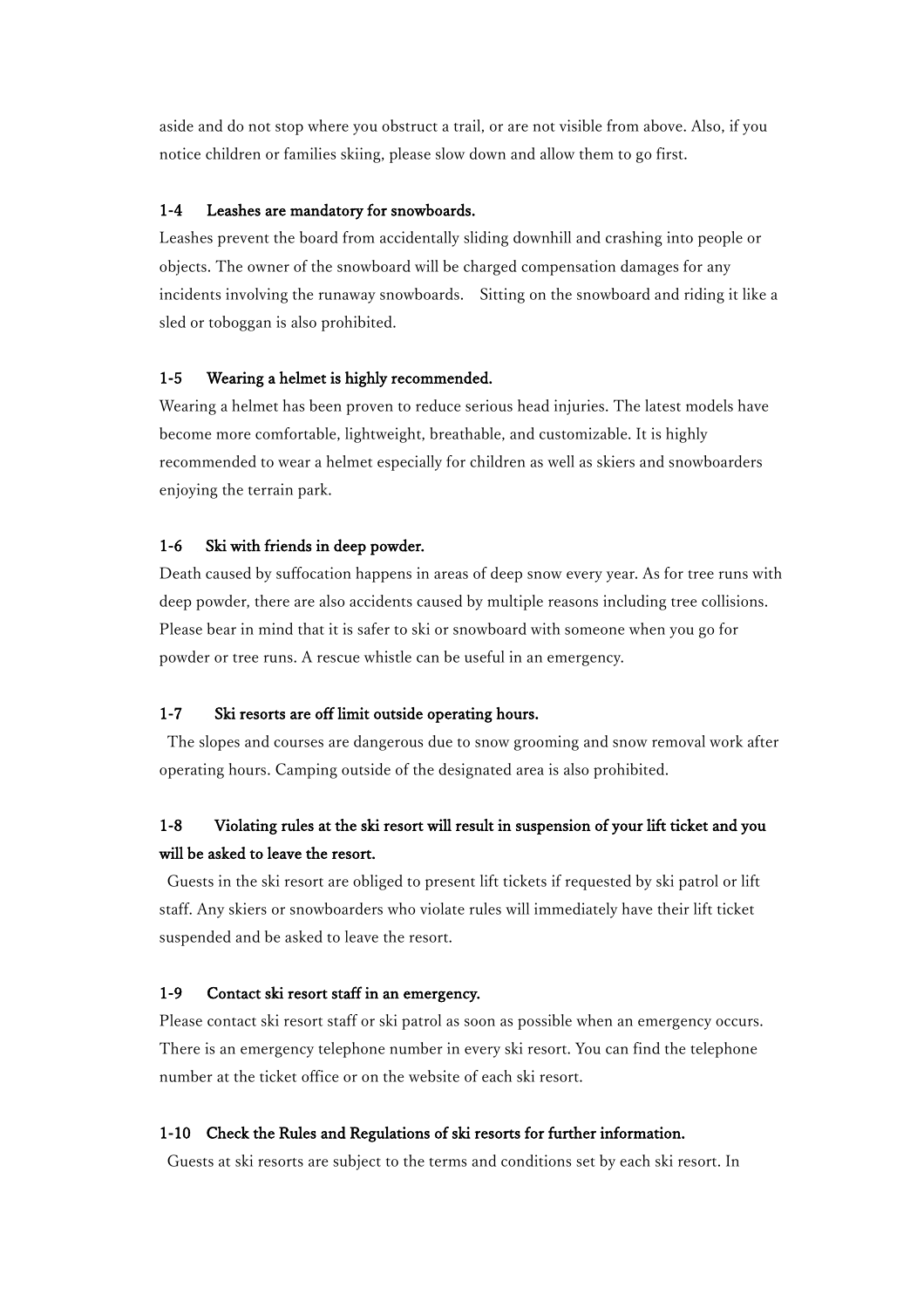addition to safety matters, the terms and conditions also includes matters regarding your contractual relationship with ski resorts. Please read it through carefully. You can find this information at the ticket office or on the website of each ski resort.

#### 2. Backcountry

#### 2-1 Use the designated gates when leaving a controlled ski area.

There are gates set up at ABLE Hakuba Goryu, Happo-one, Tsugaike, Hakuba Norikura, and Cortina. It is an obligation for those who decides to go backcountry skiing or snowboarding to pass through the designated gates. Guests are not permitted to go off the trail as there are no gates at Jiigatake, Kashimayari, Sanosaka, Hakuba47, and Iwatake. Backcountry skiing and snowboarding is prohibited at these resorts.

# 2-2 Outside of the controlled area can be dangerous and even deadly.

There are different kinds of dangers outside of the controlled ski area, such as hidden rocks, obstacles, cracks in snow surfaces and gullies. Even only 1metre outside of the boundary is not controlled by ski patrol and designated as "uncontrolled areas". Since backcountry areas are classified as a national park, ski resorts in HAKUBA VALLEY accept no responsibility.

#### 2-3 There are some closed areas adjacent to ski resorts.

The resorts have some slopes closed. These areas are based on an agreement with local administrative and associated organizations that regulate the operation and management of lift companies.

#### 2-4 Preparation and equipment are essential.

Regardless of whether you are skiing backcountry with a guide or not, you will need not only avalanche safety kits (an avalanche beacon, a probe, and a shovel), but any essential items when venturing outside the ski area boundary. Pre-season training is also important. You are always welcome to the "Nagano Prefecture Comprehensive Mountaineering Center" where they conduct seminars or courses in trekking and outdoor activities for the public. Be sure to submit a Mountain-Climbing Registration Form at a designated ticket window in advance. Online submissions are also accepted. The Mountain-Climbing Registration Form must be submitted before purchasing tickets, therefore please print it out or keep a hard copy or download it to your device.

#### 2-5 Check the Mountain information and Avalanche Information.

The "Shinshu Mountain Information" is operated by Nagano Prefecture Association for the Prevention of Mountain Accidents, the "Mountain Information" is operated by Nagano Police, and the "Avalanche Information" is operated by Japan Avalanche Network, where the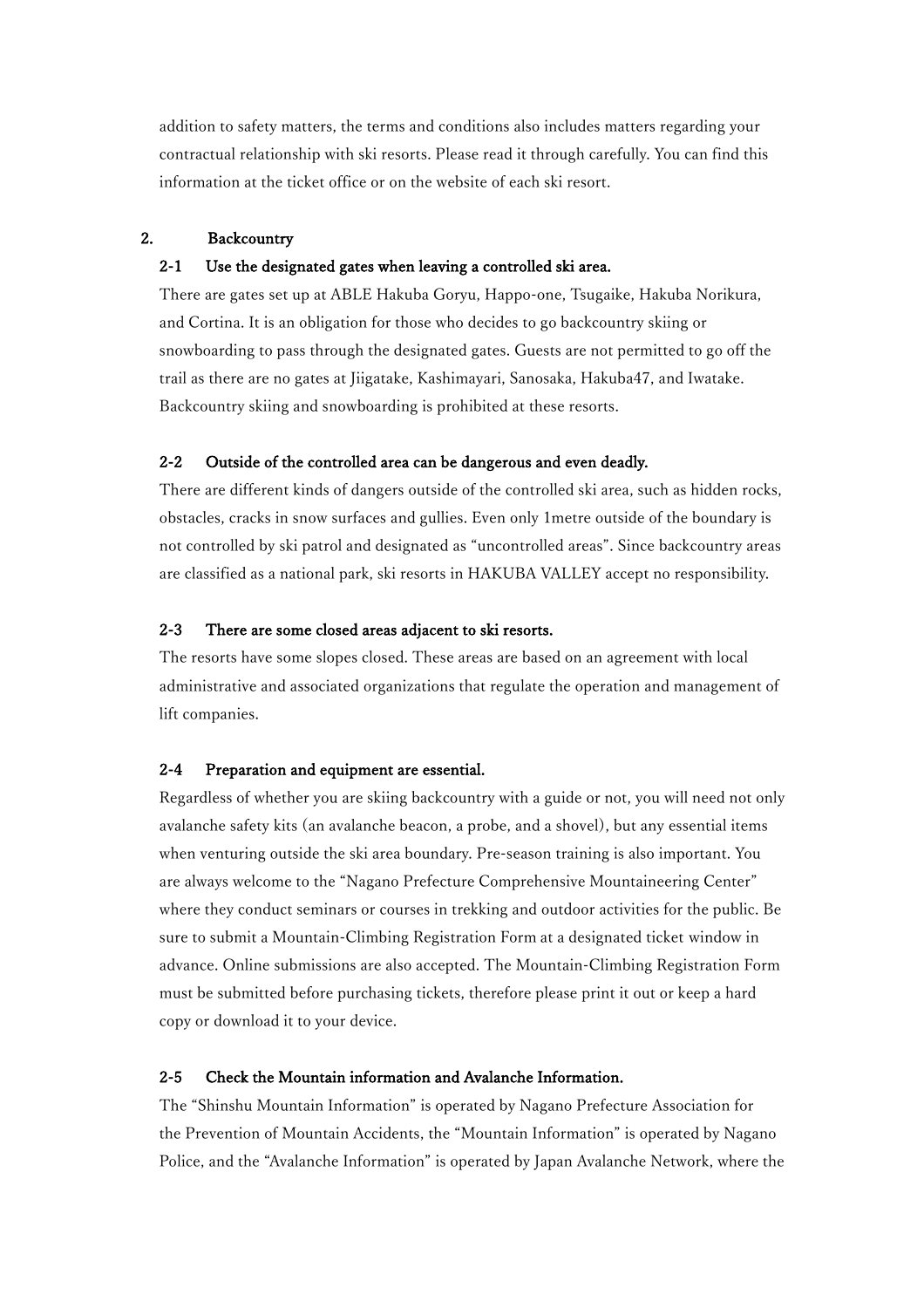official information of mountains and avalanche is updated daily. Knowing all types of avalanche risks and where the risks lie will help you to make a safe backcountry tour plan. Once the Avalanche Danger Scale rises to "Level 3", inexperienced skiers or snowboarders are recommended to stay in the resort.

#### 2-6 Go backcountry with experienced skiers or snowboarders in a group.

Never go backcountry alone. Go with experienced skiers or snowboarders in a group. It becomes more difficult to take the leadership and manage risks in a big group, therefore keep your team small and plan your tour route carefully.

# 2-7 Inexperienced skiers or snowboarders are recommended to be accompanied by a guide.

There is a century-old "Guide Organization" in HAKUBA VALLEY. For those who want to enjoy skiing or snowboarding safely, it is recommended to contact a professional guide who can manage risks in the backcountry. Although you can find different types of backcountry tour guide companies in HAKUBA VALLEY, please make sure that the guide is certified by a national guide organization joining the International Federation of Mountain Guides Association (IFMGA). In Japan, the "Japan Mountain Guides Association" is a member of IFMGA.

# 2-8 Search and rescue teams may take time and be financially compensating.

Helicopters which are owned by a public institution may not be dispatched due to weather conditions or be pre-occupied by other rescue operations at the time. In this case, a land rescue will be decided to begin the mission, which takes more time than air rescue. A rescue operation depends on the location and the conditions. If an unofficial rescue team operates the search and rescues, depending on the location of distress and rescue situation, the missing person will be responsible for all expenses. It is advisable for skiers and snowboarders to have the current travel insurance policies against accidents.

# 2-9 Call the police (110) and the fire department (119) as soon as possible.

If you cannot help yourself or there is nobody else that can assist, call the police and the fire department as soon as possible. Use the GPS on your smartphone or other devices to advise the police of your current location.